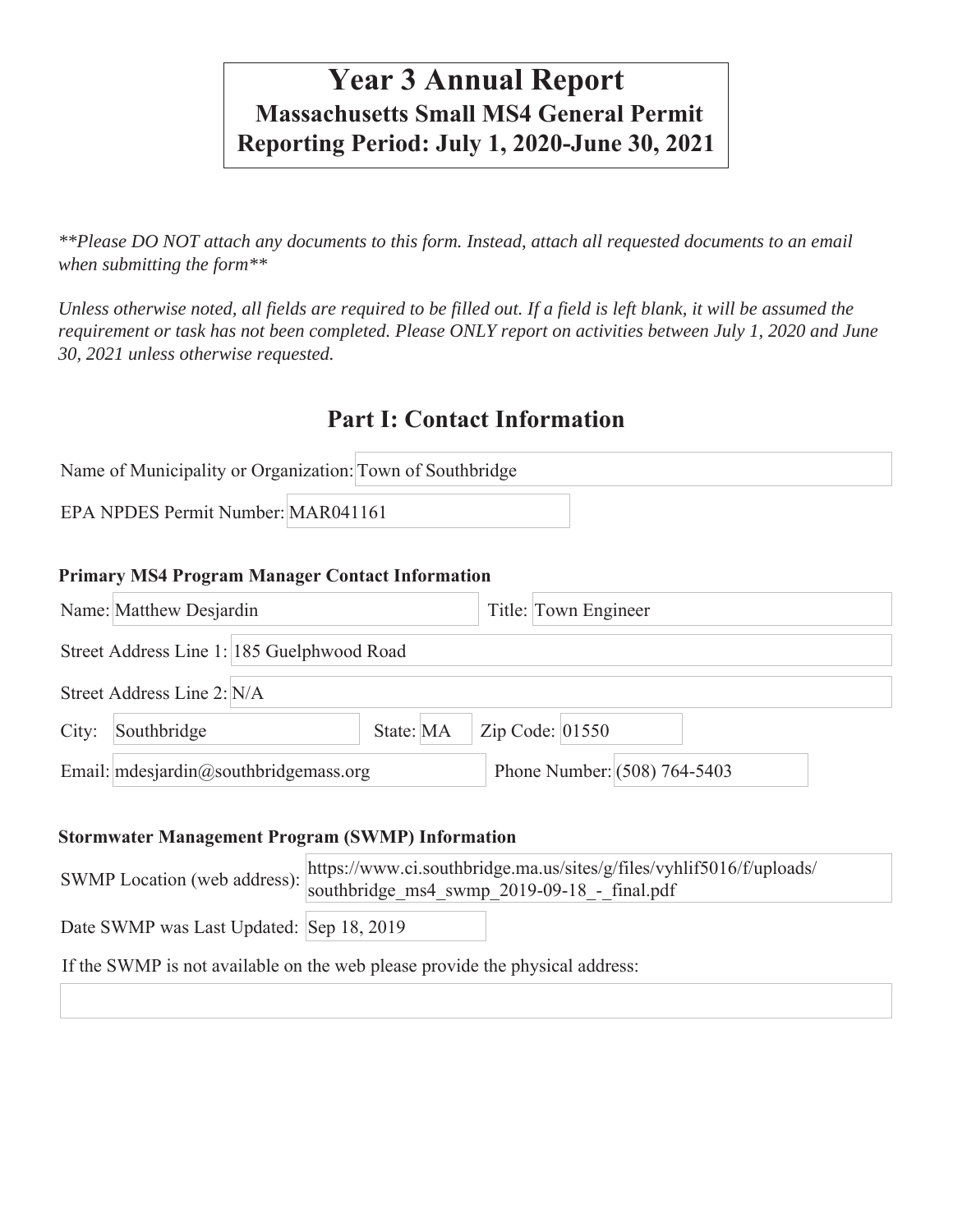# **Part II: Self-Assessment**

*First, in the box below, select the impairment(s) and/or TMDL(s) that are applicable to your MS4. Make sure you are referring to the most recent EPA approved Section 303(d) Impaired Waters List which can be found here: https://www.epa.gov/tmdl/region-1-impaired-waters-and-303d-lists-state*

| Impairment(s)                           |                                                     |          |                                    |                                    |
|-----------------------------------------|-----------------------------------------------------|----------|------------------------------------|------------------------------------|
|                                         | $\boxtimes$ Bacteria/Pathogens                      | Chloride | $\boxtimes$ Nitrogen               | Phosphorus                         |
|                                         | $\boxtimes$ Solids/Oil/Grease (Hydrocarbons)/Metals |          |                                    |                                    |
| $\vert \overline{\text{IMDL(s)}} \vert$ |                                                     |          |                                    |                                    |
| In State:                               | <b>Assabet River Phosphorus</b>                     |          | $\Box$ Bacteria and Pathogen       | Cape Cod Nitrogen<br>$\Box$        |
|                                         | <b>Charles River Watershed Phosphorus</b>           |          | Lake and Pond Phosphorus<br>$\Box$ |                                    |
| $Out$ of State:                         | $\Box$ Bacteria/Pathogens                           | Metals   | $\boxtimes$ Nitrogen               | Phosphorus<br>$\Box$               |
|                                         |                                                     |          |                                    | <b>Clear Impairments and TMDLs</b> |

*Next, check off all requirements below that have been completed. By checking each box you are certifying that you have completed that permit requirement fully. If you have not completed a requirement leave the box unchecked. Additional information will be requested in later sections.* 

## Year 3 Requirements

- $\Box$  Inspected and screened all outfalls/interconnections (excluding Problem and Excluded outfalls)
- Updated outfall/interconnection priority ranking based on the information collected during the dry weather inspections as necessary
- Post-construction bylaw, ordinance, or other regulatory mechanism was updated and adopted consistent with permit requirements

*Optional:* If you would like to describe progress made on any incomplete requirements listed above, provide any additional information, and/or if any of the above year 3 requirements could not be completed due to the impacts of COVID-19, please identify the requirement that could not be completed, any actions taken to attempt to complete the requirement, and reason the requirement could not be completed below:

 Dry weather outfall/interconnection inspections were unable to be completed for a number of reasons, including impacts of COVID-19 and lack of manpower to perform the inspections in-house and lack of budget to contract the work out. We are in the process of developing a stormwater enterprise fund in order to fund these activities.

 The by-laws & regulations required by the MS4 permit were not passed in Permit Year 3, but the draft bylaw and regulations were finalized on August 4, 2021, went before subcommittee on September 22, 2021, and are scheduled for their first reading at Town Council on October 4, 2021. They are expected to be passed following readings at three separate Town Council meetings, as required by the town's charter.

## Annual Requirements

Provided an opportunity for public participation in review and implementation of SWMP and complied with State Public Notice requirements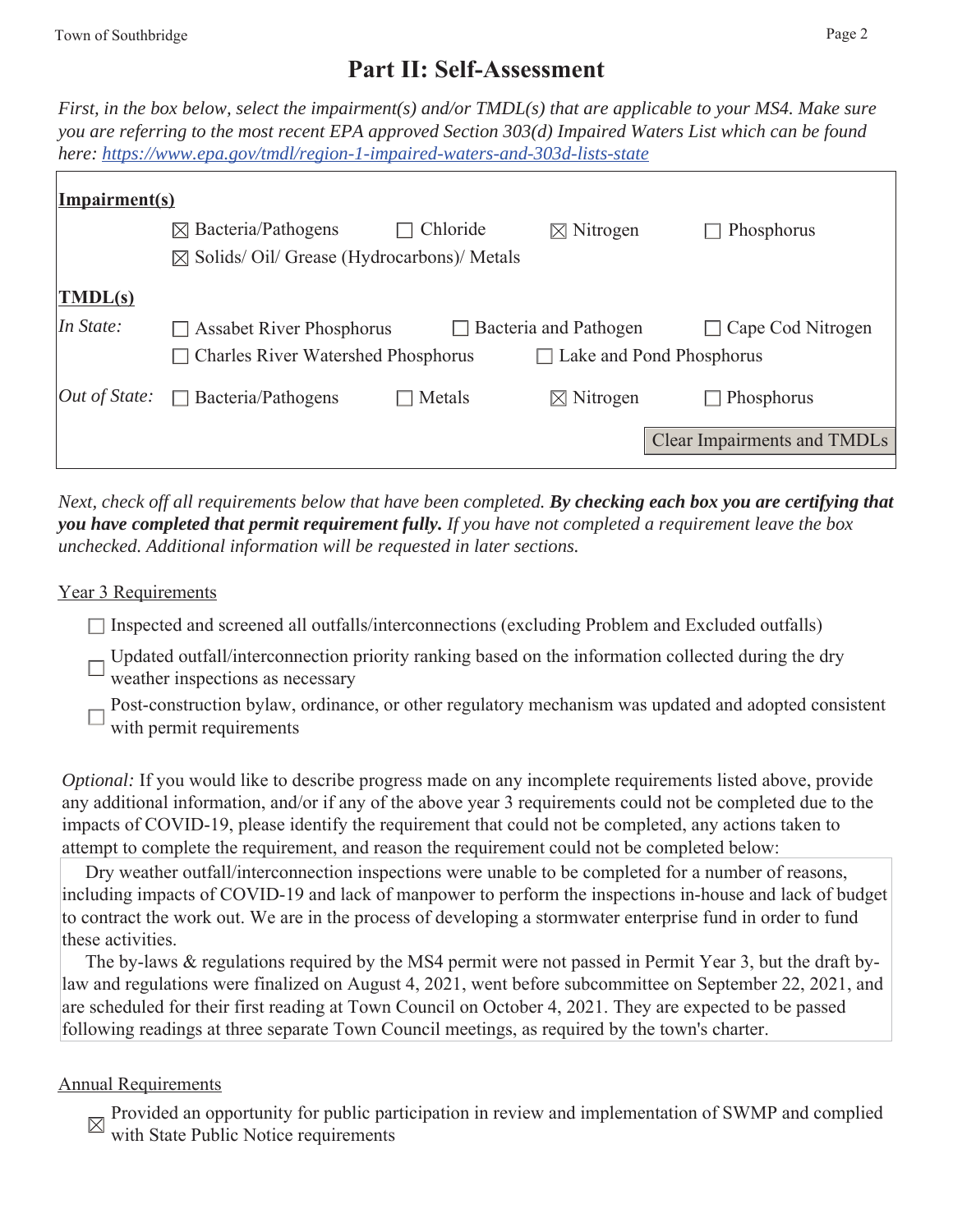- $\boxtimes$  Kept records relating to the permit available for 5 years and made available to the public
- The SSO inventory has been updated, including the status of mitigation and corrective measures implemented
	- $\circ$  This is not applicable because we do not have sanitary sewer
	- $\circ$  This is not applicable because we did not find any new SSOs
	- $\circ$  The updated SSO inventory is attached to the email submission
	- The updated SSO inventory can be found at the following website:

https://www.ci.southbridge.ma.us/sites/g/files/vyhlif5016/f/uploads/idde\_plan.pdf

| $\boxtimes$ | Properly stored and disposed of catch basin cleanings and street sweepings so they did not discharge to<br>receiving waters                               |
|-------------|-----------------------------------------------------------------------------------------------------------------------------------------------------------|
|             | $\boxtimes$ Provided training to employees involved in IDDE program within the reporting period                                                           |
|             | $\boxtimes$ All curbed roadways were swept at least once within the reporting period                                                                      |
|             | $\boxtimes$ Updated system map due in year 2 as necessary                                                                                                 |
| $\times$    | Enclosed all road salt storage piles or facilities and implemented winter road maintenance procedures to<br>minimize the use of road salt                 |
|             | Implemented SWPPPs for all permittee owned or operated maintenance garages, public works yards,<br>transfer stations, and other waste handling facilities |
|             | $\Box$ Updated inventory of all permittee owned facilities as necessary                                                                                   |
|             | O&M programs for all permittee owned facilities have been completed and updated as necessary                                                              |

- Implemented all maintenance procedures for permittee owned facilities in accordance with O&M programs
- $\Box$  Implemented program for MS4 infrastructure maintenance to reduce the discharge of pollutants
- $\Box$  Inspected all permittee owned treatment structures (excluding catch basins)

*Optional:* If you would like to describe progress made on any incomplete requirements listed above, provide any additional information, and/or if any of the above annual requirements could not be completed due to the impacts of COVID-19, please identify the requirement that could not be completed, any actions taken to attempt to complete the requirement, and reason the requirement could not be completed below:

Development of inventories of town facilities, grounds, and equipment, and their related SWPPPs & O&M programs were delayed, in part due to the impacts of COVID-19, which made the interdepartmental coordination required for this task very challenging. The effort to inventory and implement SWPPPs/O&Ms is ongoing.

**Bacteria/ Pathogens** (Combination of Impaired Waters Requirements and TMDL Requirements as Applicable) Annual Requirements

## *Public Education and Outreach\**

- Annual message was distributed encouraging the proper management of pet waste, including noting any  $\mathbb{R}$ existing ordinances where appropriate
- Permittee or its agents disseminated educational material to dog owners at the time of issuance or
- $\boxtimes$  renewal of dog license, or other appropriate time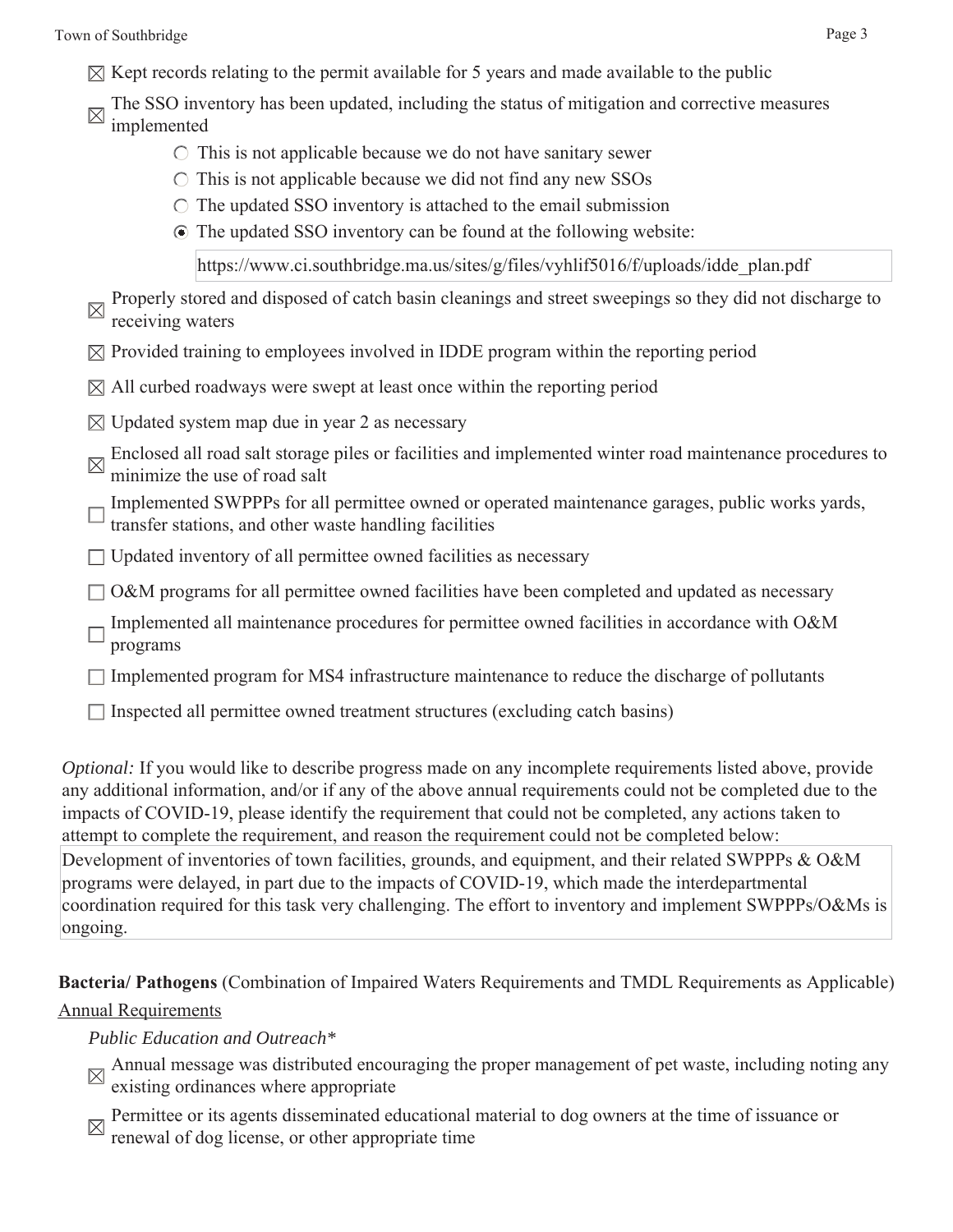Provided information to owners of septic systems about proper maintenance in any catchment that discharges to a water body impaired for bacteria

*\* Public education messages can be combined with other public education requirements as applicable (see Appendix H and F for more information)*

*Optional:* If you would like to describe progress made on any incomplete requirements listed above or provide any additional details, please use the box below:

**Nitrogen** (Combination of Impaired Waters Requirements and TMDL Requirements as Applicable)

# Annual Requirements

 *Public Education and Outreach\**

- Distributed an annual message in the spring (April/May) that encourages the proper use and disposal of  $\alpha$ grass clippings and encourages the proper use of slow-release fertilizers
- Distributed an annual message in the summer (June/July) encouraging the proper management of pet  $\boxtimes$  Distributed an annual incodes  $\ldots$  and  $\ldots$  ordinances where appropriate waste, including noting any existing ordinances where appropriate
- Distributed an annual message in the fall (August/September/October) encouraging the proper disposal of leaf litter
- *\* Public education messages can be combined with other public education requirements as applicable (see Appendix H and F for more information)*

*Good Housekeeping and Pollution Prevention for Permittee Owned Operations*

Increased street sweeping frequency of all municipal owned streets and parking lots subject to Permit part 2.3.7.a.iii.(c) to a minimum of two times per year (spring and fall)

*Potential structural BMPs*

Any structural BMPs listed in Table 3 of Attachment 1 to Appendix H already existing or installed in the regulated area by the permittee or its agents was tracked and the nitrogen removal by the BMP was  $\Box$  estimated consistent with Attachment 1 to Appendix H. The BMP type, total area treated by the BMP, the design storage volume of the BMP and the estimated nitrogen removed in mass per year by the BMP were documented.

- $\bigcap$  The BMP information is attached to the email submission
- $\circ$  The BMP information can be found at the following website:

*Optional:* If you would like to describe progress made on any incomplete requirements listed above or provide any additional details, please use the box below:

No structural BMPs for nitrogen removal have yet been installed.

# **Solids, Oil and Grease (Hydrocarbons), or Metals**

Annual Requirements

*Good Housekeeping and Pollution Prevention for Permittee Owned Operations*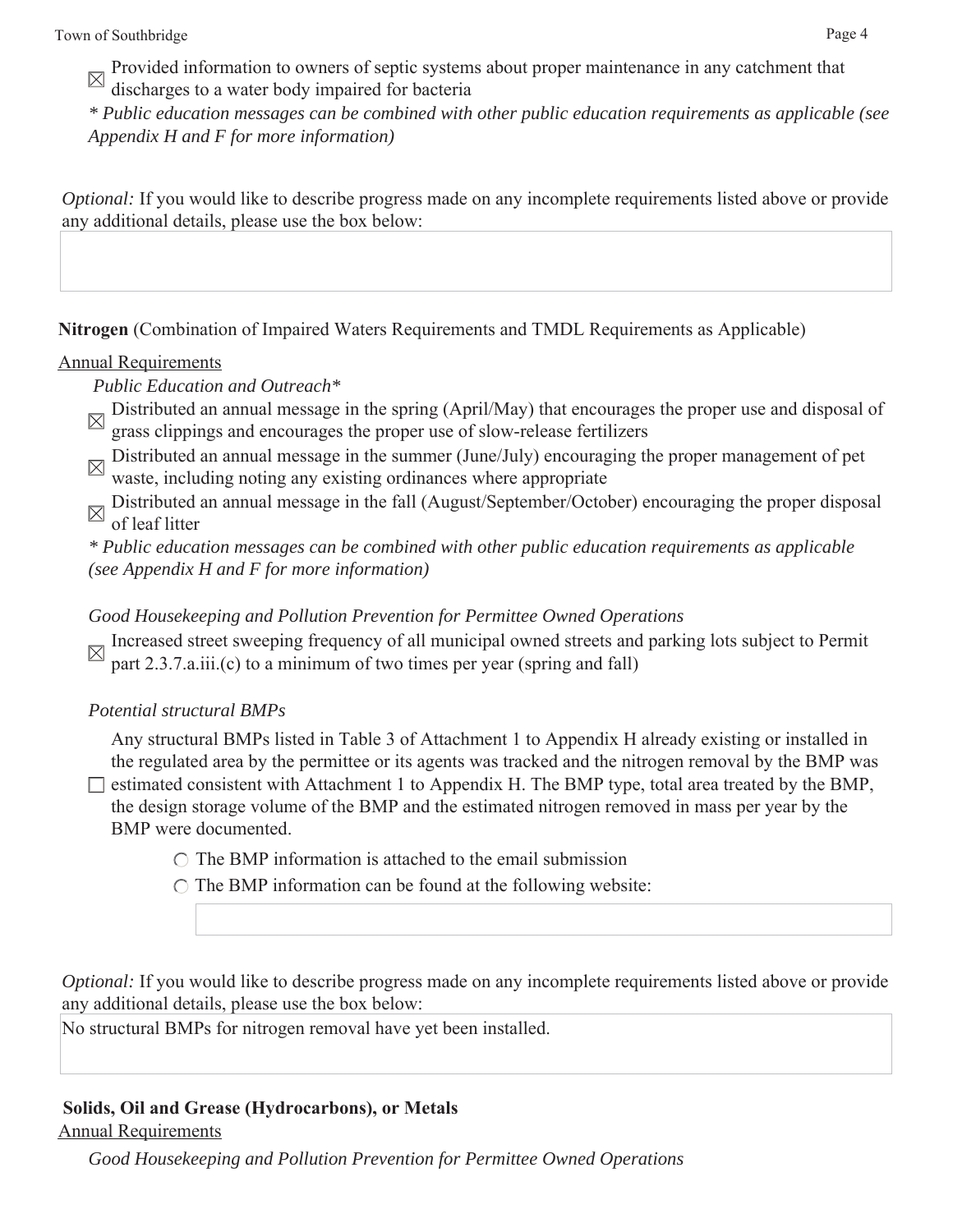Increased street sweeping frequency of all municipal owned streets and parking lots to a schedule that there is a schedule that targets areas with potential for high pollutant loads

Prioritized inspection and maintenance for catch basins to ensure that no sump shall be more than 50

 $\Box$  percent full; Cleaned catch basins more frequently if inspection and maintenance activities indicated excessive sediment or debris loadings

*Optional:* If you would like to describe progress made on any incomplete requirements listed above or provide any additional details, please use the box below:

Continuing challenges presented by COVID-19, along with an extended absence by the DPW employee who typically operates the catch basin cleaning truck, have delayed the deployment of an asset management solution for documenting catch basin conditions, which will help identify and prioritize problem catch basins.

*Optional:* Use the box below to provide any additional information you would like to share as part of your self-assessment: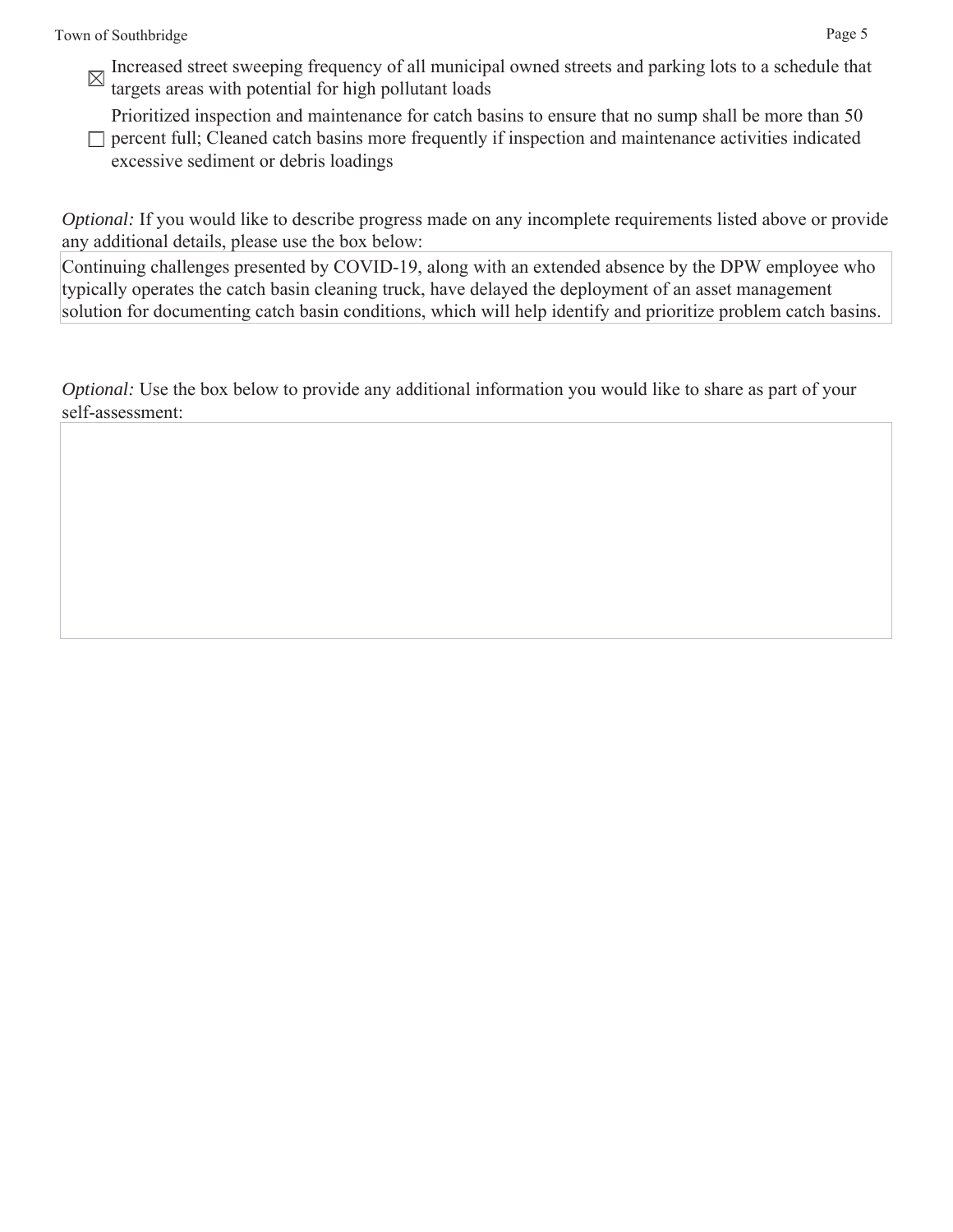# **Part III: Receiving Waters/Impaired Waters/TMDL**

Have you made any changes to your lists of receiving waters, outfalls, or impairments since the NOI was submitted?

- Yes
- $\bigcirc$  No

If yes, describe below, including any relevant impairments or TMDLs:

Impairments to several waterways were updated based on the 2016 303d list:

Quinebaug River MA41-03 - Added: E. Coli, Nutrients; Removed: Debris/Floatables/Trash, Taste & Odor Quinebaug River MA41-09 - Revised impairments based on new category names Quinebaug River MA41-02 - Revised impairments based on new category names Cohasse Brook MA41-12 - Revised impairments based on new category names Hatchet Brook MA41-14 - Removed: E. Coli McKinstry Brook MA41-13 - Revised impairments based on new category names Cady Brook MA-41-06 - Added: E. Coli. Revised other impairments based on new category names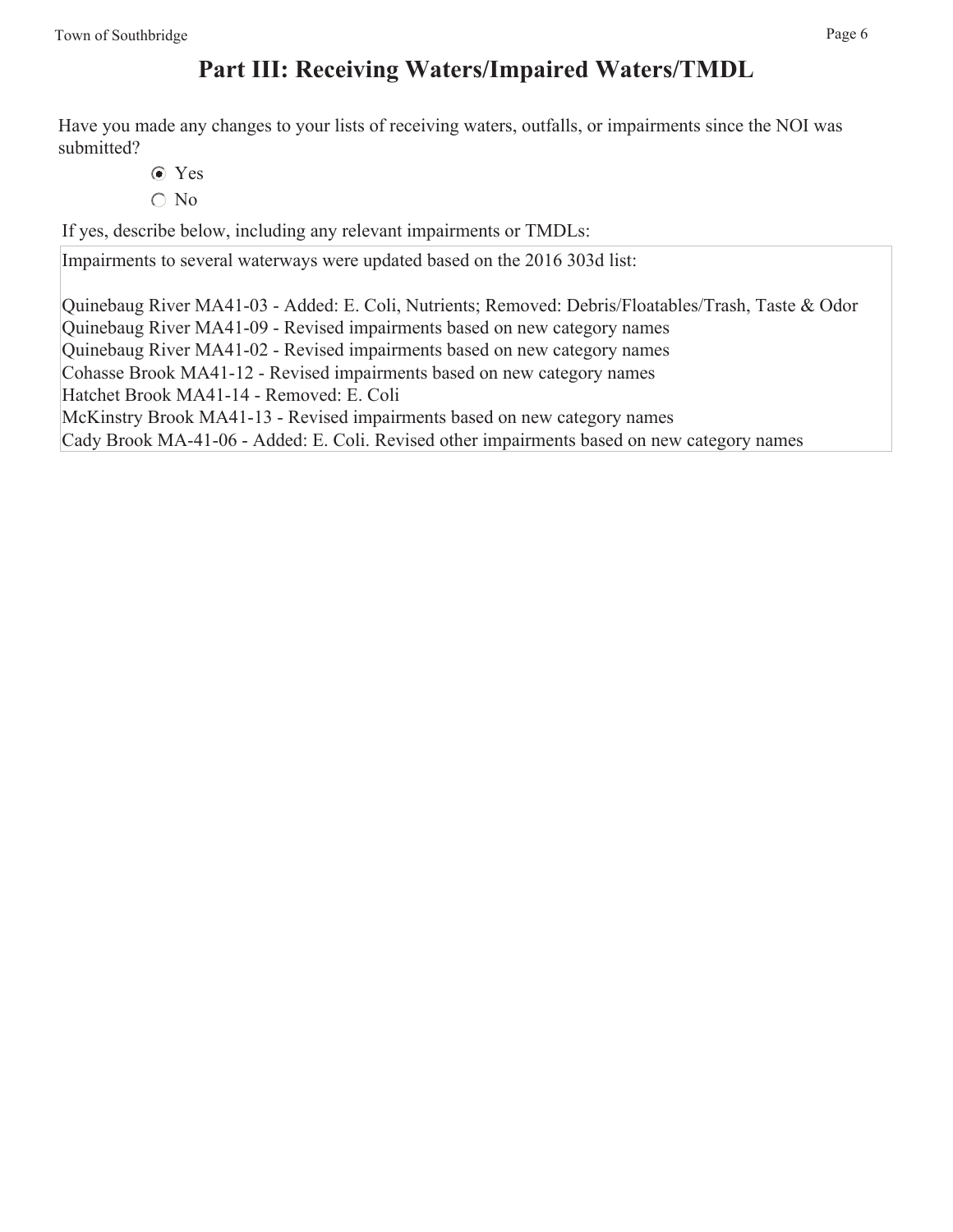# **Part IV: Minimum Control Measures**

*Please fill out all of the metrics below. If applicable, include in the description who completed the task if completed by a third party.* 

# **MCM1: Public Education**

| Number of educational messages completed during this reporting period: 4 |  |  |
|--------------------------------------------------------------------------|--|--|
|                                                                          |  |  |

*Below, report on the educational messages completed during this reporting period. For the measurable goal(s) please describe the method/measures used to assess the overall effectiveness of the educational program.*

## **BMP: 1-9 Pet Waste Pamphlets**

Message Description and Distribution Method:

Pamphlets describing how to properly dispose of pet waste and why it's important for stormwater pollution prevention.

Targeted Audience: Residents

Responsible Department/Parties: Created by DPW Engineering, Distributed by Town Clerk

Measurable Goal(s):

Pamphlet distributed to all applicants for dog licenses.

Message Date(s): Year-round

| Message Completed for:                                         | Appendix F Requirements $\Box$ | Appendix H Requirements $\Box$ |
|----------------------------------------------------------------|--------------------------------|--------------------------------|
| Was this message different than what was proposed in your NOI? |                                | Yes $\bigcirc$ No $\bigcirc$   |
| If yes, describe why the change was made:                      |                                |                                |

## **BMP:1-10 Pet Waste Annual Message**

Message Description and Distribution Method:

Annual message to residents regarding proper pet waste disposal, in the form of a news post on the Town website.

Targeted Audience: Residents

Responsible Department/Parties: DPW Engineering

Measurable Goal(s):

92 unique pageviews in first 90 days.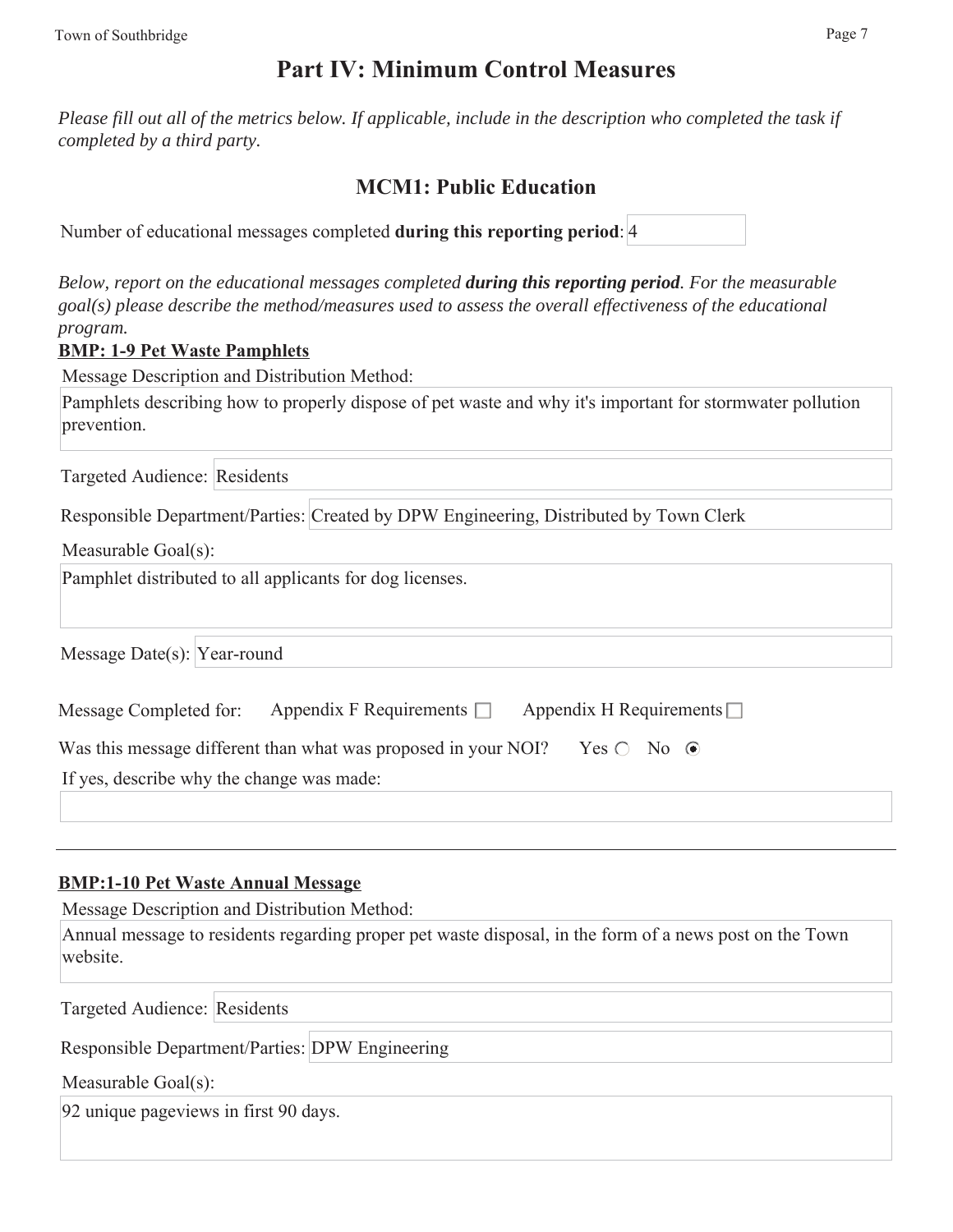| Message Date(s): June 8, 2021             |                                                                                             |                                     |  |
|-------------------------------------------|---------------------------------------------------------------------------------------------|-------------------------------------|--|
| Message Completed for:                    | Appendix F Requirements $\boxtimes$                                                         | Appendix H Requirements $\boxtimes$ |  |
|                                           | Was this message different than what was proposed in your NOI? Yes $\bigcirc$ No $\bigcirc$ |                                     |  |
| If yes, describe why the change was made: |                                                                                             |                                     |  |
|                                           |                                                                                             |                                     |  |

#### **BMP:1-12 Lawn and Garden Care Annual Message**

Message Description and Distribution Method:

Annual Message to residents with tips for responsible lawn & garden care, in the form of a news item on the Town website.

Targeted Audience: Residents

Responsible Department/Parties: DPW Engineering

Measurable Goal(s):

128 unique pageviews in first 90 days.

Message Date(s): March 29, 2021

| Message Completed for:                    | Appendix F Requirements $\boxtimes$                            | Appendix H Requirements $\Box$ |  |
|-------------------------------------------|----------------------------------------------------------------|--------------------------------|--|
|                                           | Was this message different than what was proposed in your NOI? | $Yes \bigcirc No \ \odot$      |  |
| If yes, describe why the change was made: |                                                                |                                |  |
|                                           |                                                                |                                |  |

## **BMP:1-13 Leaf Disposal Annual Message**

Message Description and Distribution Method:

Annual message to residents with tips for proper leaf disposal, in the form of a news item on the Town website.

Targeted Audience: Residents

Responsible Department/Parties: DPW Engineering

Measurable Goal(s):

66 unique pageviews in first 90 days.

Message Date(s): September 25, 2021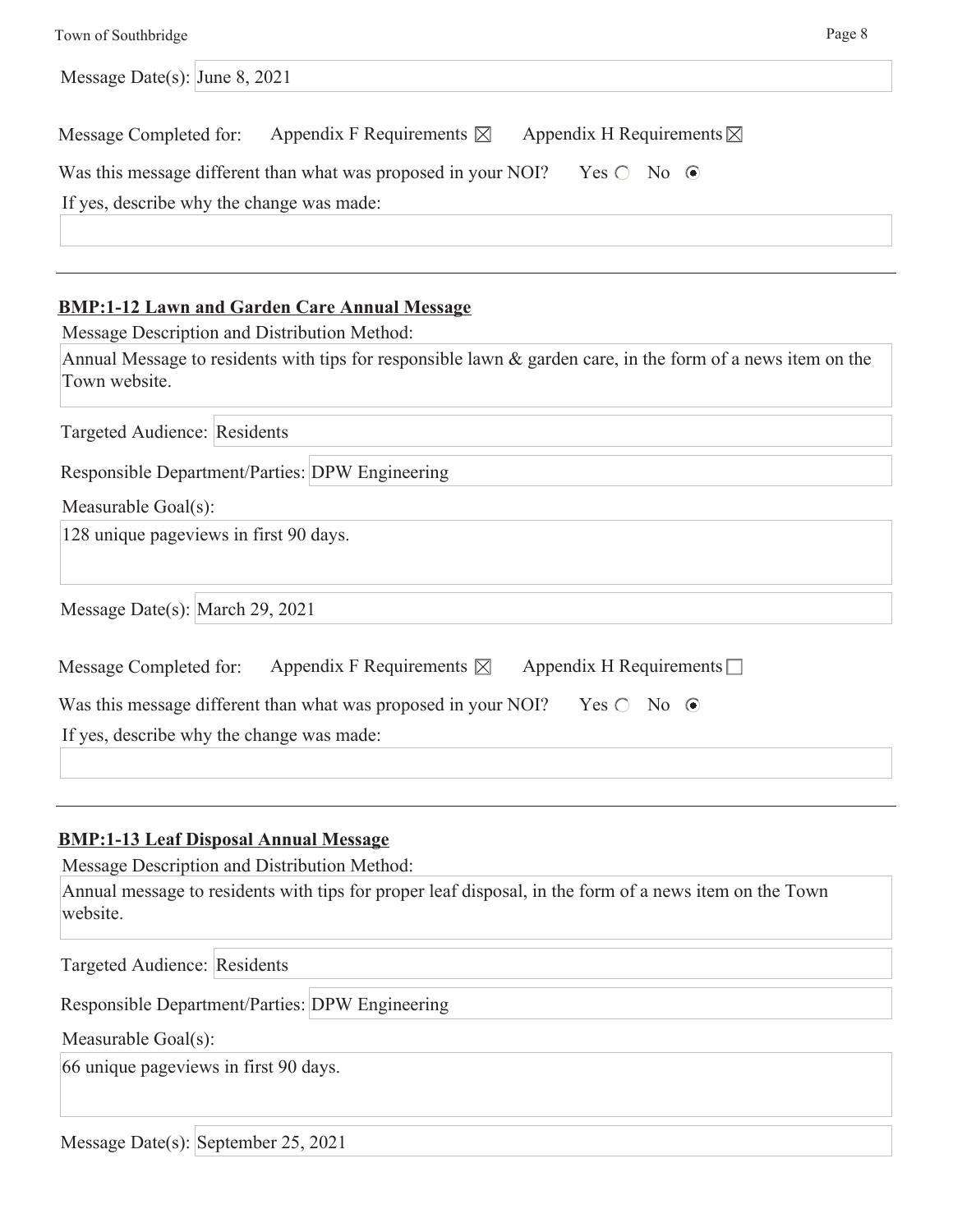| Message Completed for:                    | Appendix F Requirements $\boxtimes$ Appendix H Requirements $\Box$                          |  |  |
|-------------------------------------------|---------------------------------------------------------------------------------------------|--|--|
|                                           | Was this message different than what was proposed in your NOI? Yes $\bigcirc$ No $\bigcirc$ |  |  |
| If yes, describe why the change was made: |                                                                                             |  |  |
|                                           |                                                                                             |  |  |
|                                           |                                                                                             |  |  |

Add an Educational Message

# **MCM2: Public Participation**

Describe the opportunity provided for public involvement in the development of the Stormwater Management Program (SWMP) **during this reporting period**:

The SWMP was made available for public review thoroughout the reporting period. It is available at the following website: https://www.ci.southbridge.ma.us/department-of-public-works/pages/npdes-ms4-permitsupport-materials

Was this opportunity different than what was proposed in your NOI? Yes  $\bigcirc$  No  $\bigcirc$ 

Describe any other public involvement or participation opportunities conducted **during this reporting period**: Four household hazardous waste collection events were held on 9/24/20, 12/5/20, 3/27/21, and 6/26/21. The average participation was about 100 cars.

Beautify Southbridge (the annual roadside & riverside cleanup event) as well as other smaller cleanup events were held, but the metrics were lost on the departure of the employee who organized the events.

Stormwater Hotline: No stormwater pollution concerns reported.

Pet Waste Stations: Five (5) stations maintained throughout the year, with plans to add a 6th.

Christmas Tree Pickup: 188 trees collected and properly disposed of by the DPW during the reporting period.

Yard waste bins: maintained during non-winter months throughout the reporting period.

# **MCM3: Illicit Discharge Detection and Elimination (IDDE)**

**Sanitary Sewer Overflows (SSOs)** *Check off the box below if the statement is true.*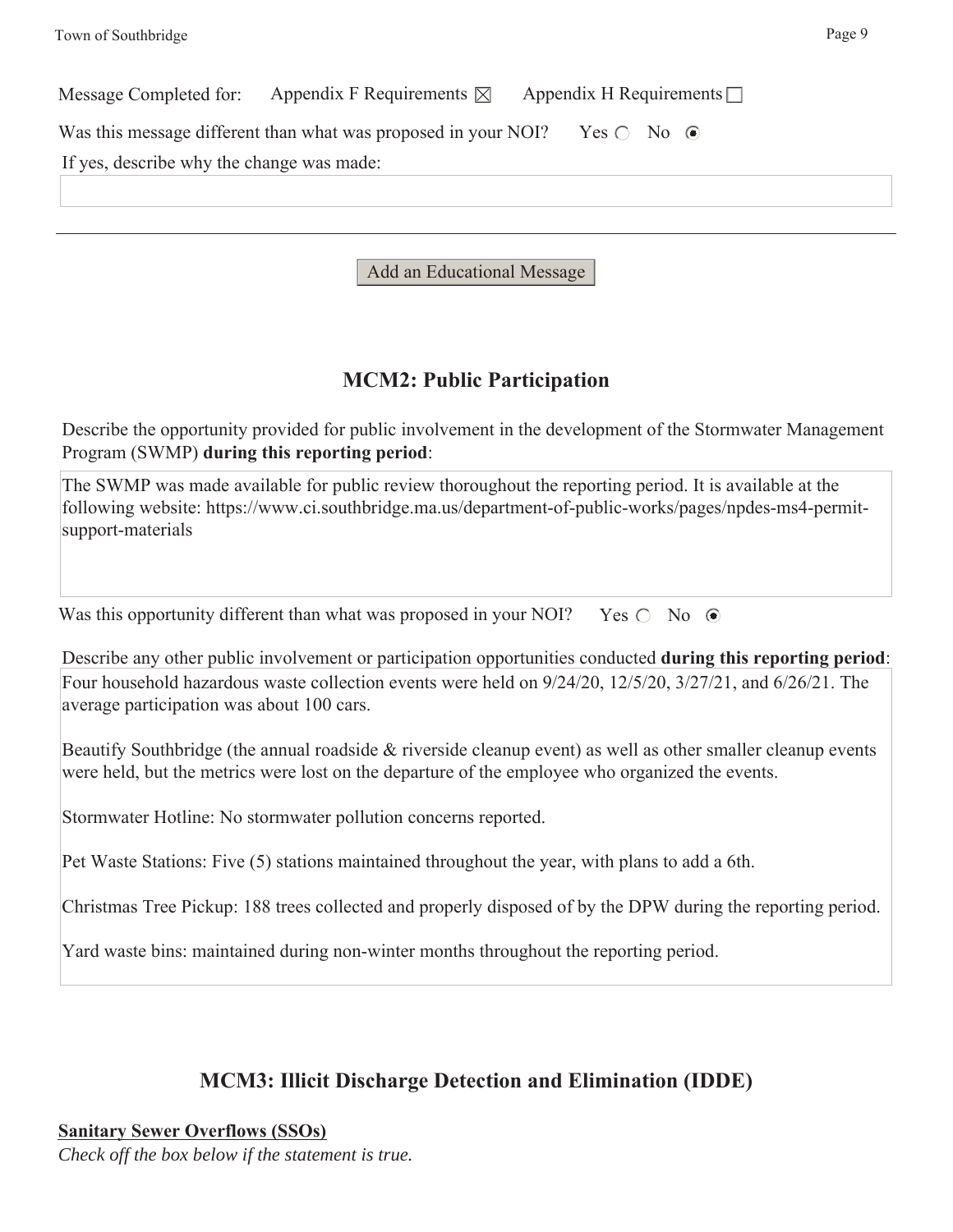$\Box$  This SSO section is NOT applicable because we DO NOT have sanitary sewer

*Below, report on the number of SSOs identified in the MS4 system and removed during this reporting period.*

| Number of SSOs identified: 3 |  |
|------------------------------|--|
| Number of SSOs removed: 3    |  |

#### **MS4 System Mapping**

*Optional: Provide additional status information regarding your map:* Inaccuracies identified in the stormwater mapping during the reporting period were corrected.

#### **Screening of Outfalls/Interconnections**

*If conducted, please submit any outfall monitoring results from this reporting period. Outfall monitoring results should include the date, outfall/interconnection identifier, location, weather conditions at time of sampling, precipitation in previous 48 hours, field screening parameter results, and results from all analyses. Please also include the updated inventory and ranking of outfalls/interconnections based on monitoring results.*

- No outfalls were inspected
- $\circ$  The outfall screening data is attached to the email submission
- $\circ$  The outfall screening data can be found at the following website:

*Below, report on the number of outfalls/interconnections screened during this reporting period.*

Number of outfalls screened: 0

*Below, report on the percent of outfalls/interconnections screened to date.*

Percent of outfalls screened: 0

*Optional:* Provide additional information regarding your outfall/interconnection screening:

## **Catchment Investigations**

*If conducted, please submit all data collected during this reporting period as part of the dry and wet weather investigations. Also include the presence or absence of System Vulnerability Factors for each catchment.*

- No catchment investigations were conducted
- $\circ$  The catchment investigation data is attached to the email submission
- $\circ$  The catchment investigation data can be found at the following website:

*Below, report on the number of catchment investigations completed during this reporting period.*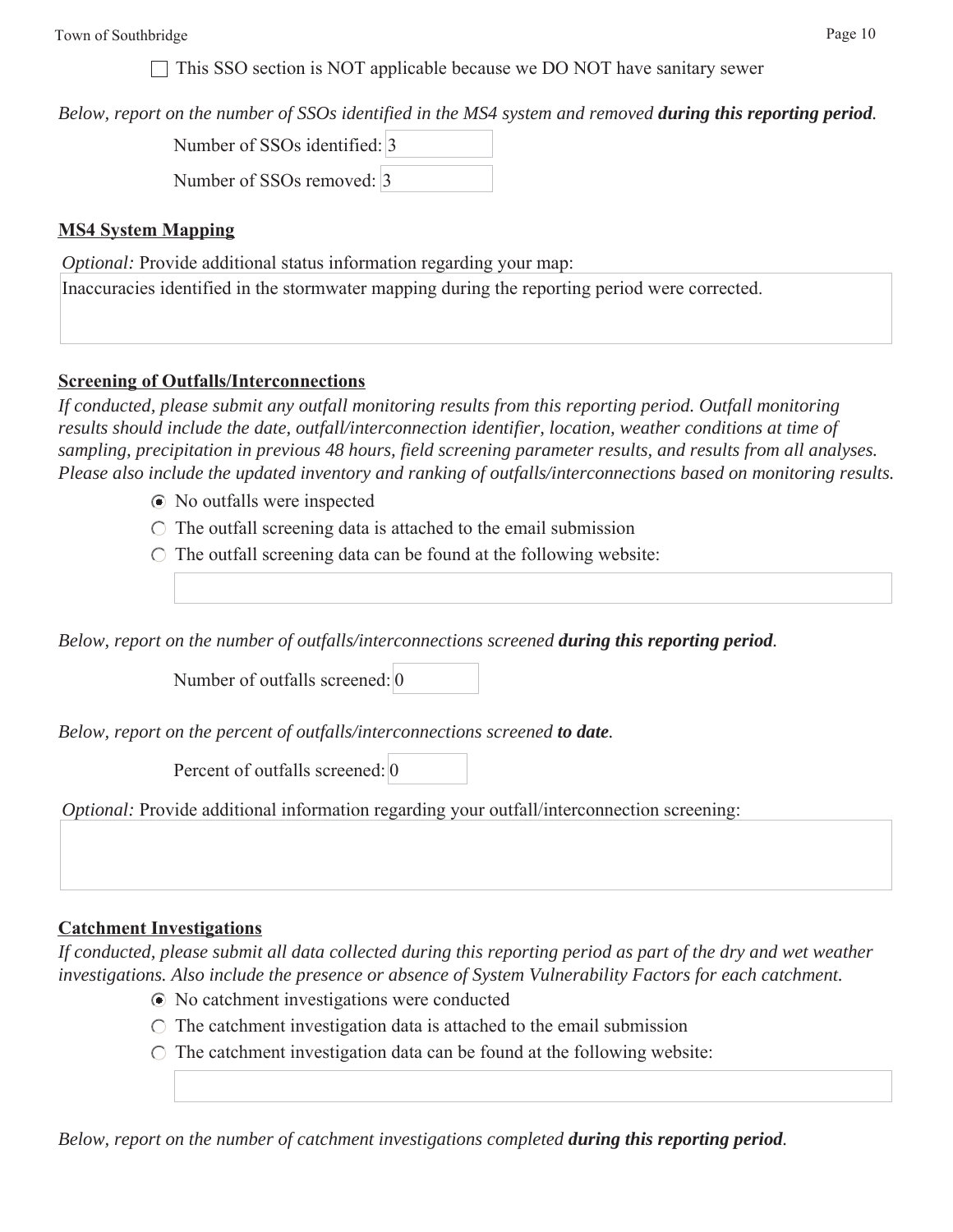*Below, report on the percent of catchments investigated to date.*

Percent of total catchments investigated: 0

*Optional:* Provide any additional information for clarity regarding the catchment investigations below:

# **IDDE Progress**

*If illicit discharges were found, please submit a document describing work conducted over this reporting period, and cumulative to date, including location source; description of the discharge; method of discovery; date of discovery; and date of elimination, mitigation, or enforcement OR planned corrective measures and schedule of removal.*

- No illicit discharges were found
- $\circ$  The illicit discharge removal report is attached to the email submission
- $\circ$  The illicit discharge removal report can be found at the following website:

*Below, report on the number of illicit discharges identified and removed, along with the volume of sewage removed during this reporting period.*

| Number of illicit discharges identified: 0 |             |
|--------------------------------------------|-------------|
| Number of illicit discharges removed: 0    |             |
| Estimated volume of sewage removed: 0      | gallons/day |

*Below, report on the total number of illicit discharges identified and removed to date. At a minimum, report on the number of illicit discharges identified and removed since the effective date of the permit (July 1, 2018).*

Total number of illicit discharges identified: 0

Total number of illicit discharges removed:  $\vert 0 \rangle$ 

*Optional:* Provide any additional information for clarity regarding illicit discharges identified, removed, or planned to be removed below:

# **Employee Training**

Describe the frequency and type of employee training conducted **during this reporting period**: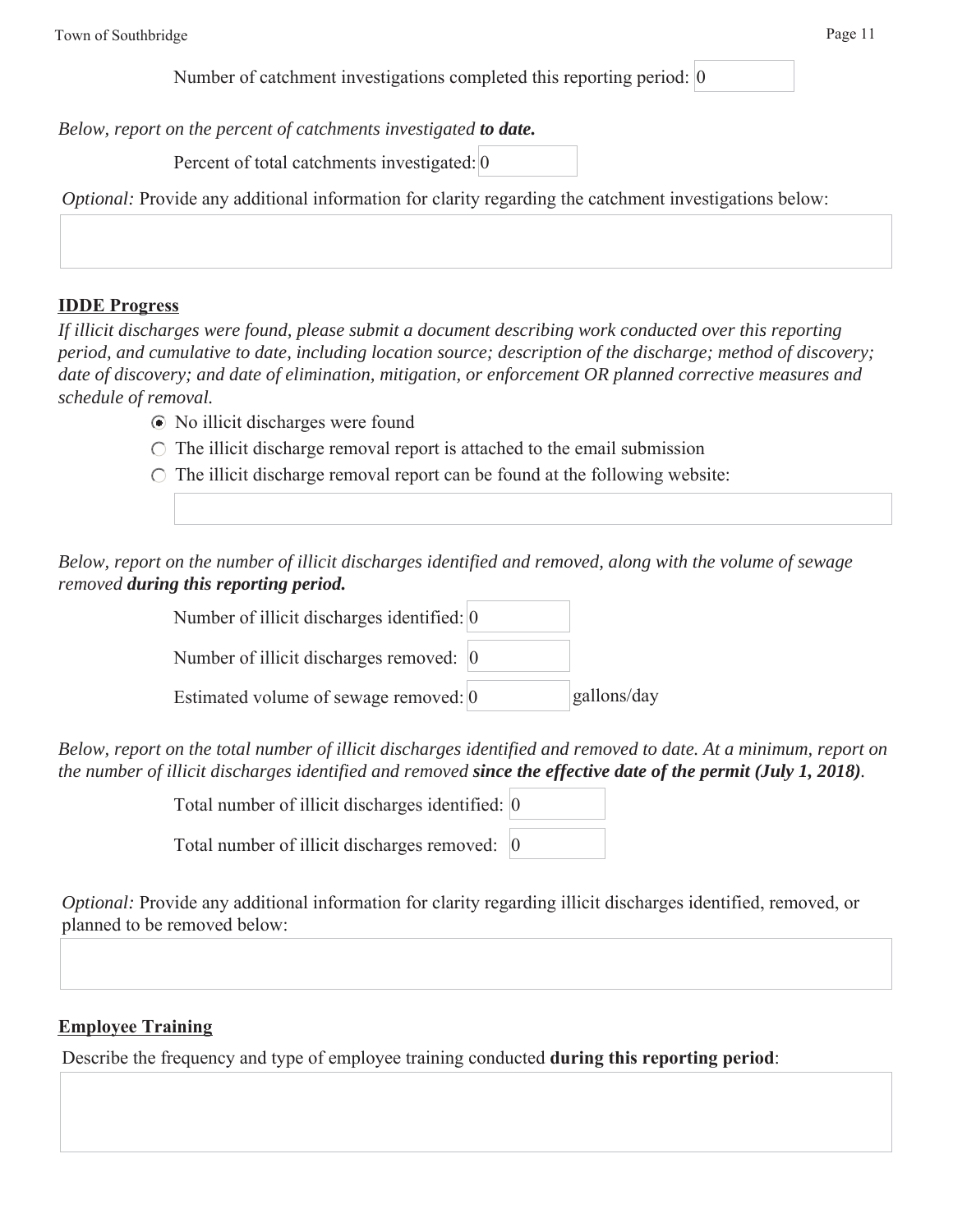# **MCM4: Construction Site Stormwater Runoff Control**

*Below, report on the construction site plan reviews, inspections, and enforcement actions completed <i>during this reporting period.*

| Number of site plan reviews completed: 4           |  |
|----------------------------------------------------|--|
| Number of inspections completed: $\vert 0 \rangle$ |  |
| Number of enforcement actions taken: 0             |  |

*Optional:* Enter any additional information relevant to construction site plan reviews, inspections, and enforcement actions:

Site plans were reviewed as part of the Development Review Team, which is a team of town officials who review and comment on planned development and redevelopment projects. Reviews, Inspections, and Enforcement Actions under the Stormwater By-law will commence once the by-law is passed. The first reading of the by-law at a Town Council meeting is scheduled for October 4, 2021.

# **MCM5: Post-Construction Stormwater Management in New Development and Redevelopment**

# **As-built Drawings**

*Below, report on the number of as-built drawings received during this reporting period.*

Number of as-built drawings received: 0

*Optional:* Enter any additional information relevant to the submission of as-built drawings:

The requirement for as-built submission will take effect with the passage of the Stormwater By-law. The first reading of the by-law at a Town Council meeting is scheduled for October 4, 2021.

# **Street Design and Parking Lots Report**

Describe the status of the street design and parking lots assessment due in year 4 of the permit term, including any planned or completed changes to local regulations and guidelines: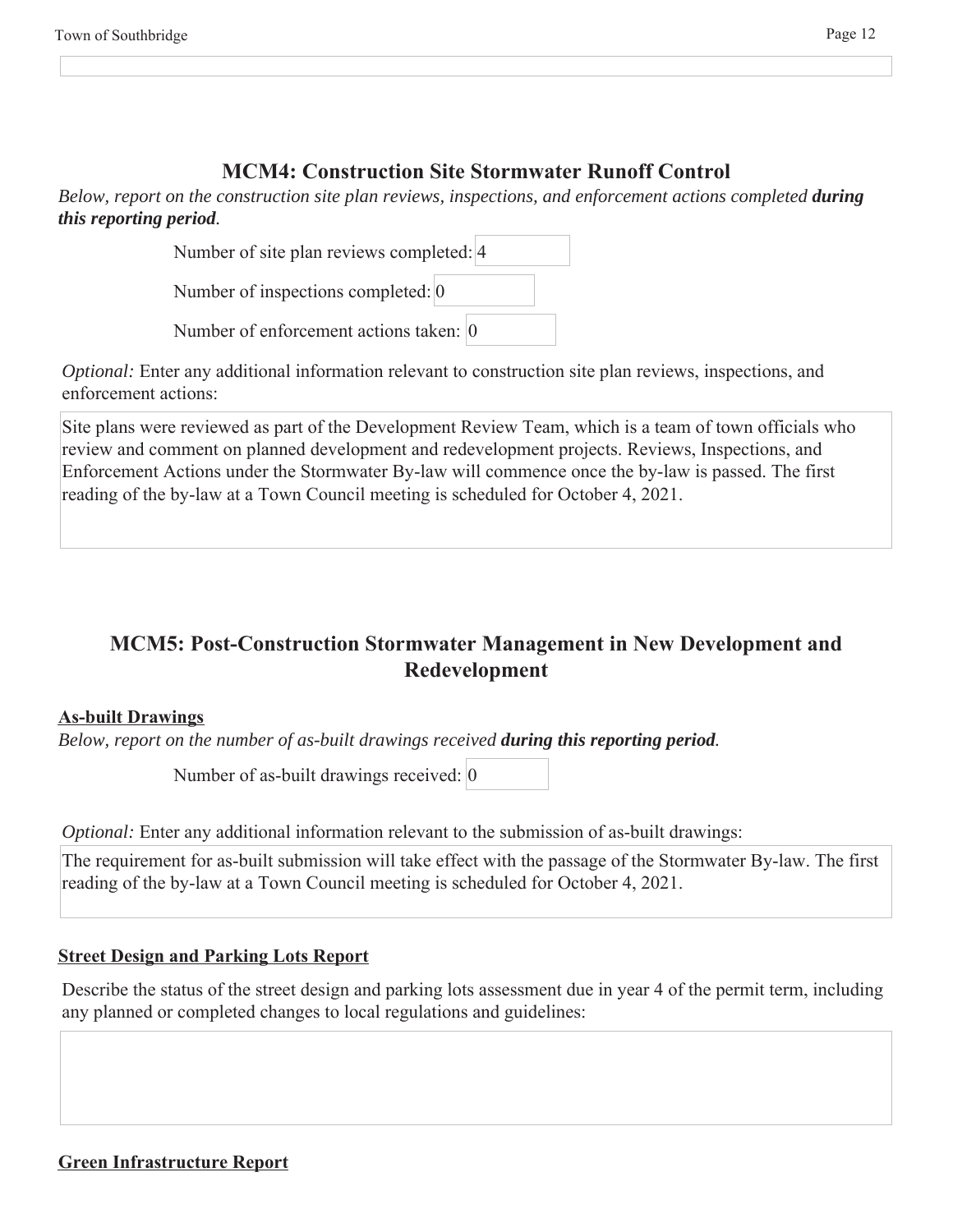Describe the status of the green infrastructure report due in year 4 of the permit term, including the findings and progress towards making the practice allowable:

# **Retrofit Properties Inventory**

Describe the status of the inventory, due in year 4 of the permit term, of permittee-owned properties that could be modified or retrofitted with BMPs to mitigate impervious areas and report on any properties that have been modified or retrofitted:

# **MCM6: Good Housekeeping**

## **Catch Basin Cleaning**

*Below, report on the number of catch basins inspected and cleaned, along with the total volume of material removed from the catch basins during this reporting period.*

Number of catch basins inspected: 0

Number of catch basins cleaned: 1,500

Total volume or mass of material removed from all catch basins: 150 cubic yards

*Below, report on the total number of catch basins in the MS4 system.*

Total number of catch basins: 2,000

# *If applicable:*

Report on the actions taken if a catch basin sump is more than 50% full during two consecutive routine inspections/cleaning events:

Due to COVID-19, an asset management system or other method of tracking sediment depth in catch basins as they are cleaned could not be deployed in the spring of 2021 as planned. (As a result, the catch basin numbers above are estimates, as the exact number was not tracked.) This deployment is now planned for spring of 2022.

# **Street Sweeping**

*Report on street sweeping completed during this reporting period using one of the three metrics below.*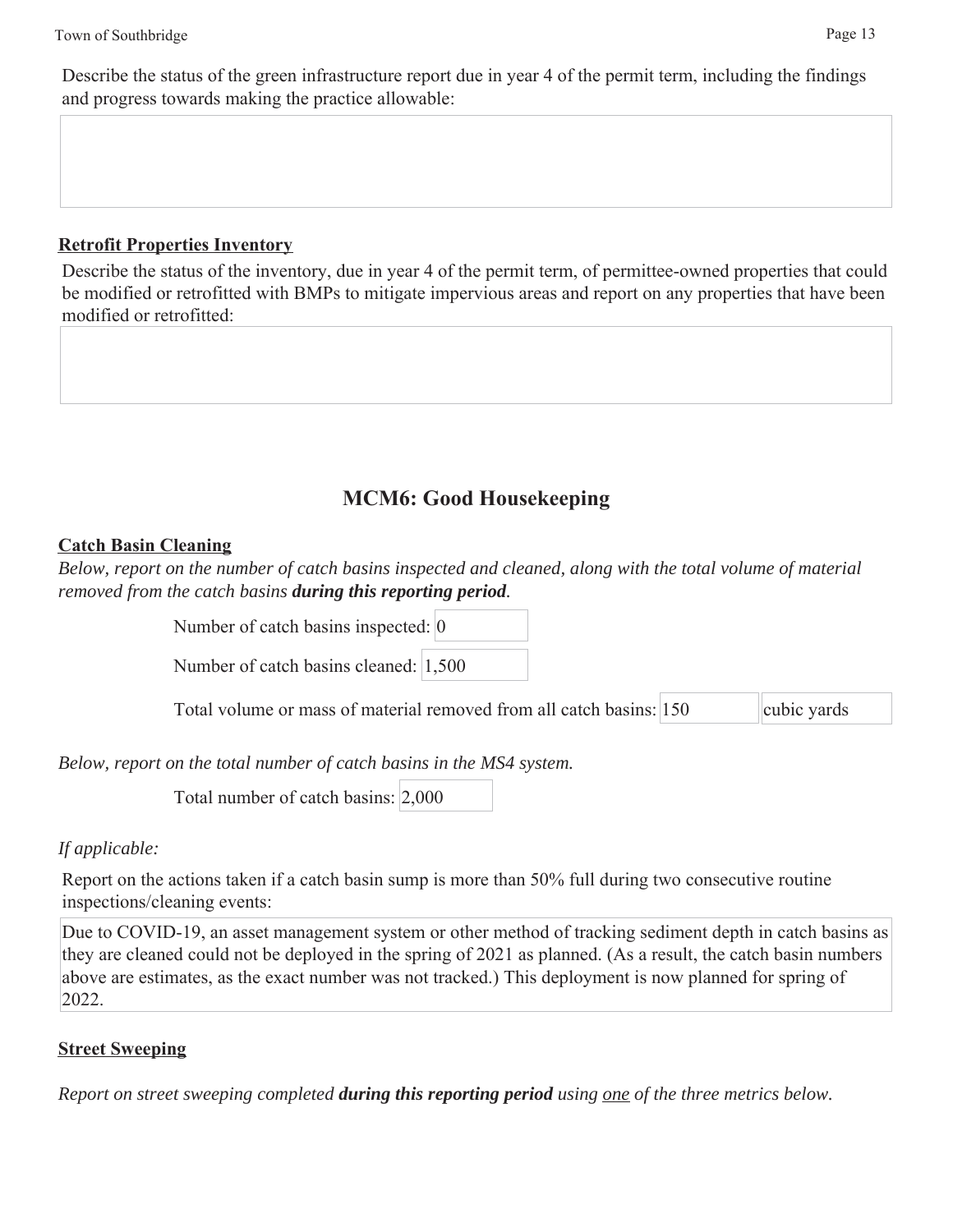# **Stormwater Pollution Prevention Plan (SWPPP)**

*Below, report on the number of site inspections for facilities that require a SWPPP completed <i>during this reporting period.*

Number of site inspections completed: 0

Describe any corrective actions taken at a facility with a SWPPP:

# **Additional Information**

## **Monitoring or Study Results**

*Results from any other stormwater or receiving water quality monitoring or studies conducted during the reporting period not otherwise mentioned above, where the data is being used to inform permit compliance or permit effectiveness must be attached.*

- Not applicable
- $\circ$  The results from additional reports or studies are attached to the email submission
- $\circ$  The results from additional reports or studies can be found at the following website(s):

If such monitoring or studies were conducted on your behalf or if monitoring or studies conducted by other entities were reported to you, a brief description of the type of information gathered or received shall be described below:

## **Additional Information**

*Optional:* Enter any additional information relevant to your stormwater management program implementation during the reporting period. Include any BMP modifications made by the MS4 if not already discussed above: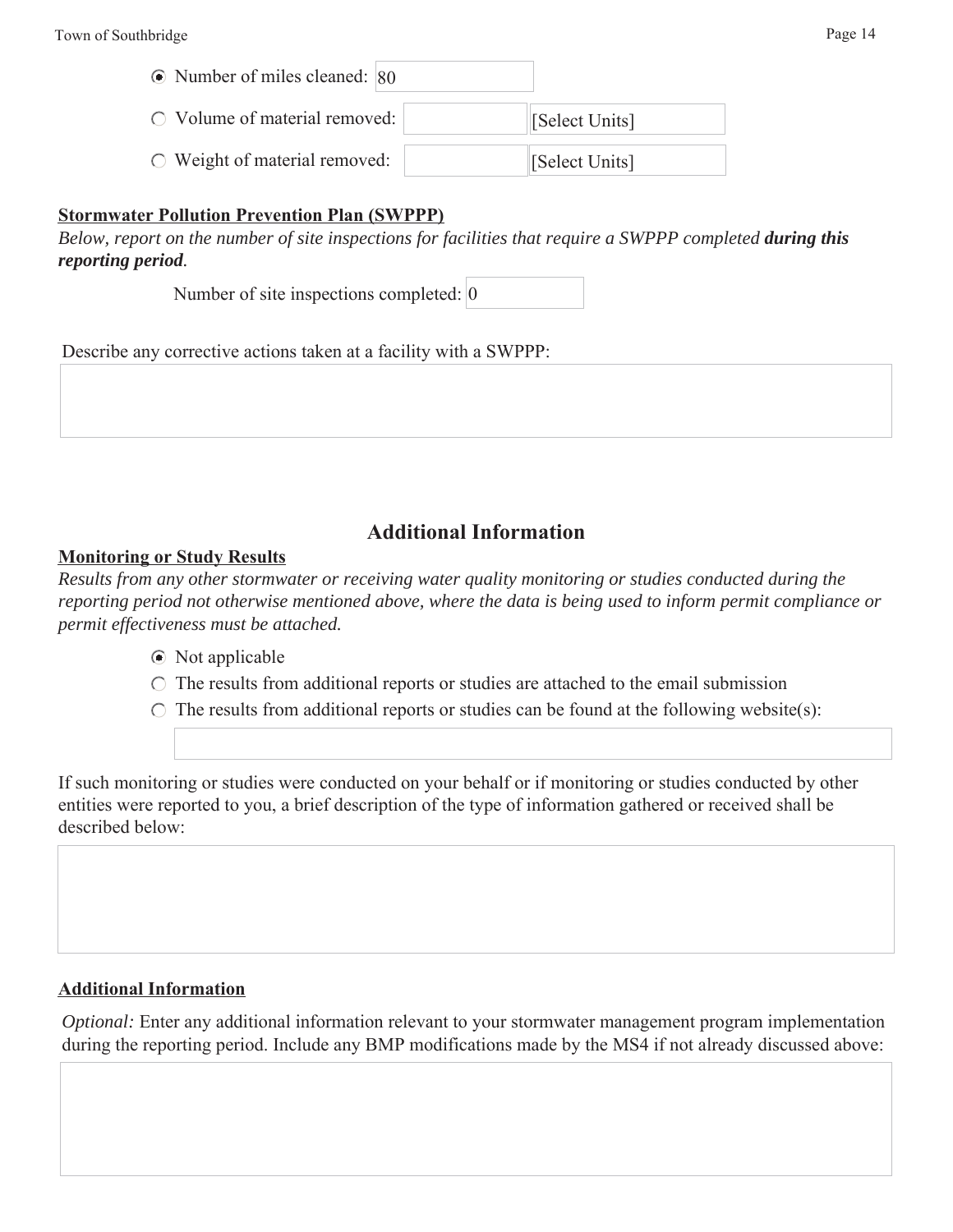### **COVID-19 Impacts**

*Optional:* If any of the above year 3 requirements could not be completed due to the impacts of COVID-19, please identify the requirement that could not be completed, any actions taken to attempt to complete the requirement, and reason the requirement could not be completed below:

#### **Activities Planned for Next Reporting Period**

Please confirm that your SWMP has been, or will be, updated to comply with all applicable permit requirements including but not limited to the year 4 requirements summarized below. (Note: impaired waters and TMDL requirements are not listed below)

Yes, I agree  $\boxtimes$ 

- Develop a report assessing current street design and parking lot guidelines and other local requirements within the municipality that affect the creation of impervious cover
- Develop a report assessing existing local regulations to determine the feasibility of making green infrastructure practices allowable when appropriate site conditions exist
- Identify a minimum of 5 permittee-owned properties that could potentially be modified or retrofitted with BMPs to reduce impervious areas

#### Annual Requirements

- Annual report submitted and available to the public
- Annual opportunity for public participation in review and implementation of SWMP
- Keep records relating to the permit available for 5 years and make available to the public
- Properly store and dispose of catch basin cleanings and street sweepings so they do not discharge to receiving waters
- Annual training to employees involved in IDDE program
- Update inventory of all known locations where SSOs have discharged to the MS4
- Continue public education and outreach program
- Update outfall and interconnection inventory and priority ranking and include data collected in connection with the dry weather screening and other relevant inspections conducted
- Implement IDDE program
- Review site plans of construction sites as part of the construction stormwater runoff control program
- Conduct site inspection of construction sites as necessary
- Inspect and maintain stormwater treatment structures
- Log catch basins cleaned or inspected
- Sweep all curbed streets at least annually
- Continue investigations of catchments associated with Problem Outfalls
- Implemented SWPPPs for all permittee owned or operated maintenance garages, public works yards, transfer stations, and other waste handling facilities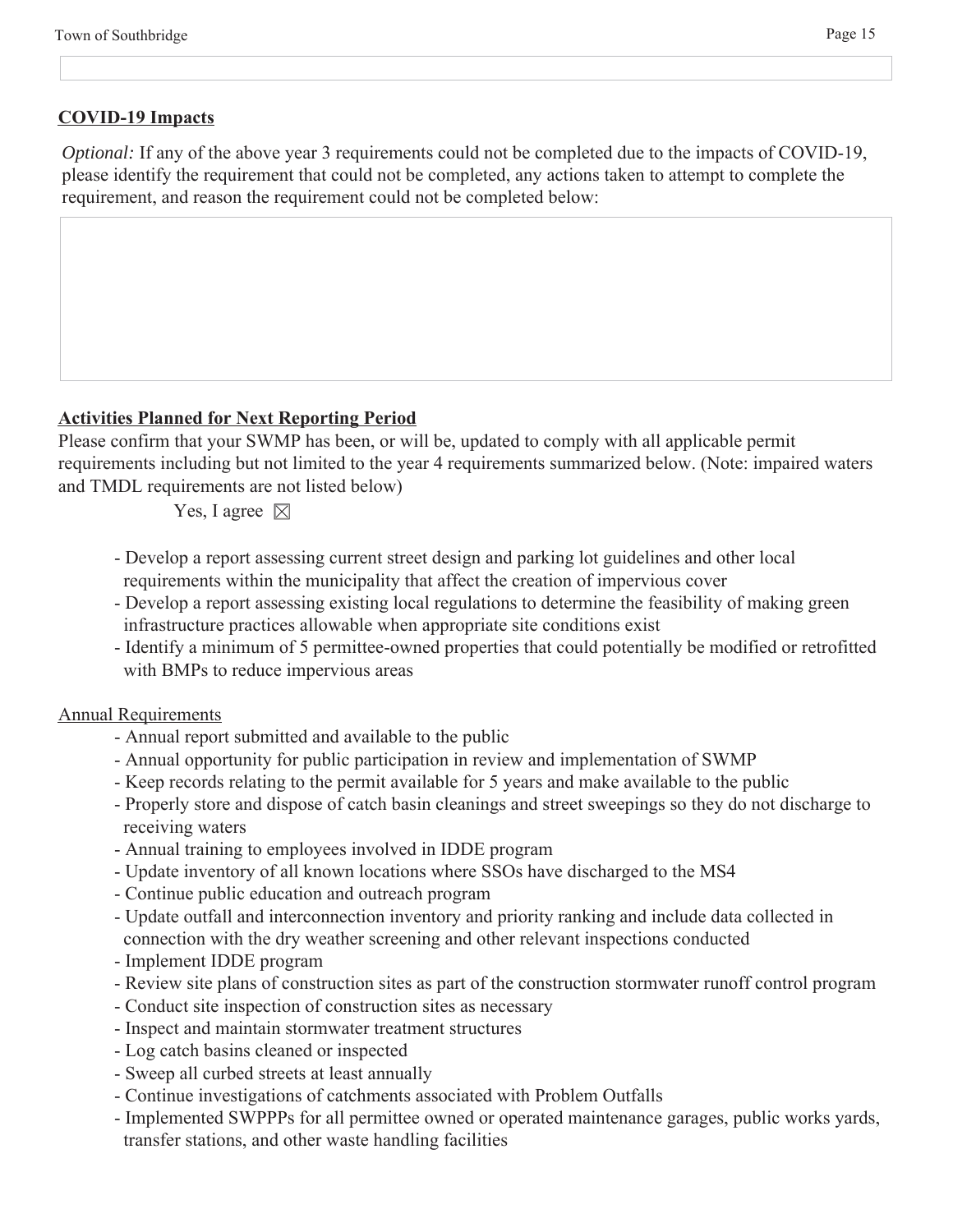- Review O&M programs for all permittee owned facilities; update if necessary
- Implement all maintenance procedures for permittee owned facilities in accordance with O&M programs
- Implement program for MS4 infrastructure maintenance to reduce the discharge of pollutants
- Enclose all road salt storage piles or facilities and implemented winter road maintenance procedures to minimize the use of road salt
- Review as-built drawings for new and redevelopment to ensure compliance with post construction bylaws, regulations, or regulatory mechanism consistent with permit requirements
- Inspect all permittee owned treatment structures (excluding catch basins)

Provide any additional details on activities planned for permit year 4 below:

We plan to continue the process of establishing a stormwater enterprise fund in order to fund several current and upcoming permit requirements.